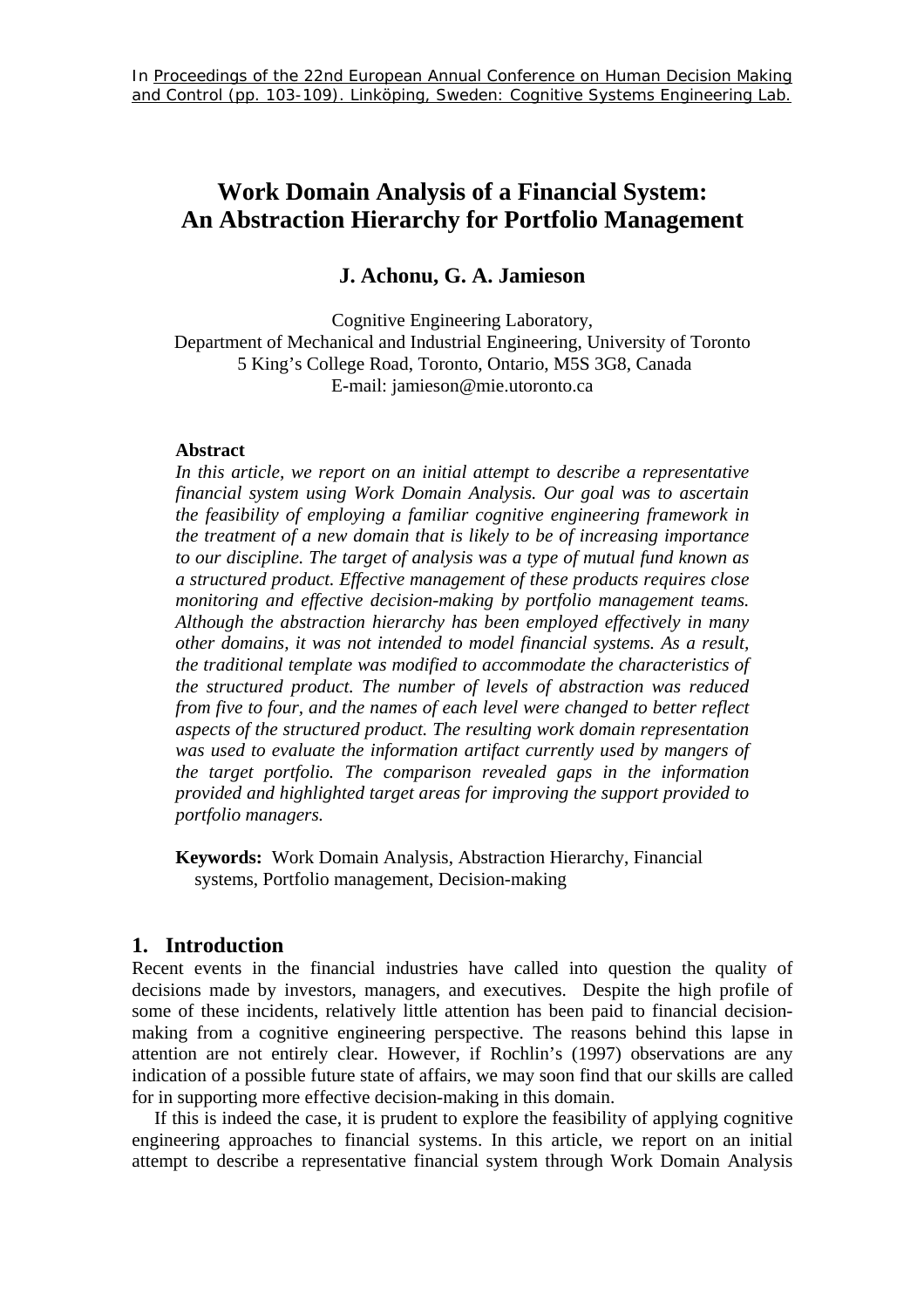(Vicente, 1999). We discuss how the financial system compares to previous work domains described using this framework. We also discuss the process of conducting the analysis and constructing the resulting representation. Finally, we examine some of the implications of our findings relative to the information artifacts currently in use at one financial institution.

## **1.1 Work Domain Analysis**

Work Domain Analysis (WDA) is a cognitive engineering framework used to model the constraints that limit the actions an agent can take in attempting to satisfy the intended purposes of a system. In a broader perspective, WDA is the first stage of Cognitive Work Analysis (Vicente, 1999). Thus, the WDA is not a sufficient description of work in a complex system, but is rather a necessary component of such a description. The Abstraction Hierarchy (Rasmussen, 1986; AH) framework has been used in a variety of settings as a tool for conducing WDA (e.g., Hajdukiewicz et al., 1998; Dinadis and Vicente, 1999; Jamieson and Vicente, 2001).

## **1.2 Portfolio Management as a Tightly-Coupled Intentional System**

Rasmussen et al. (1994) describe a continuum of system characteristics, from causal systems (governed by the laws of nature) at one end of the spectrum to intentional systems (governed by actors' intentions, rules, and practices) at the other. WDA has predominantly been used to model systems characterized by causal constraints, such as process plants (Hajdukiewicz et al., 1999). It is somewhat difficult to place portfolio management on this spectrum because the characteristics of the system reveal a discrepancy in descriptions of the continuum itself. From one perspective, intentional constraints strongly influence portfolio management because a portfolio manager's actions are shaped by the laws which govern investing, by the predetermined goals of the portfolio, and by institutional practices. In this view, portfolio management appears to be very much an intentional system. However, Rasmussen et al. (1994) also describe systems along the intentional/causal spectrum in terms of their degree of coupling to the environment. Causal systems tend to be tightly coupled to their environment whereas intentional systems tend to be loosely coupled. A financial portfolio is, in many respects, strongly coupled to the market (i.e., its environment). For example, the values and risk level of the portfolio's holdings are determined by the market.

Given these two descriptions of system characteristics offered by Rasmussen et al. (1994), it is difficult to place portfolio management at a single position along the intentional/causal spectrum. If we use only the intentional/causal distinction (cf., Hajdukiewicz et al., 1999), we would conclude that portfolio management is highly intentional. Yet its strong coupling to its environment makes portfolio management appear more similar to causal rather than intentional systems. Regardless of how this dilemma is resolved, it is clear that very little research addresses how WDA can be applied to systems with intentional constraints. However, Hajdukiewicz et al. (1999) demonstrated through two brief examples that WDA can be applied to intentional systems. Thus, although a WDA for a financial system is a novel contribution to the literature, the system characteristics (coupled or intentional) did not dissuade us from using the framework.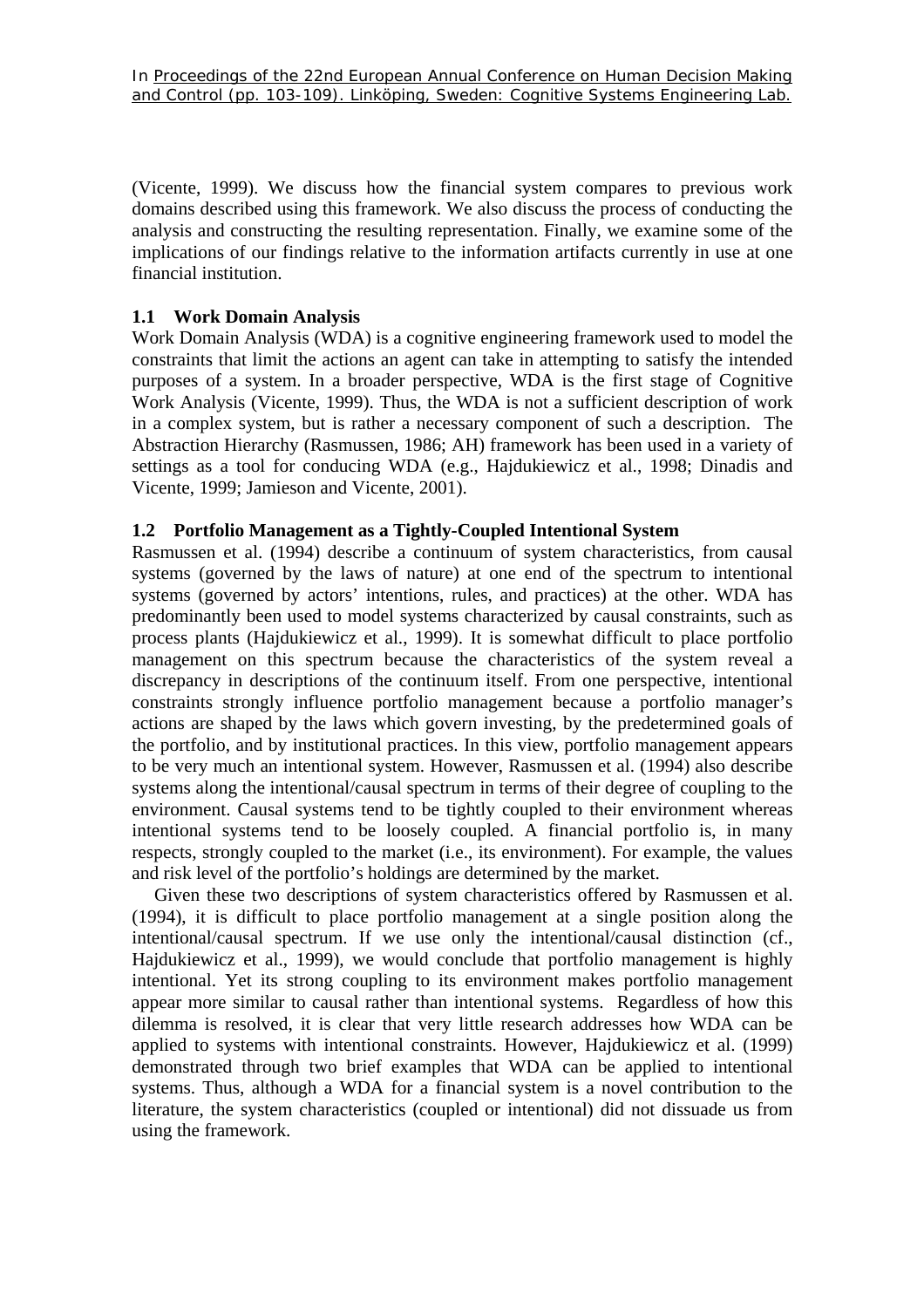## **2. Developing an Abstraction Hierarchy for Portfolio Management**

Structured interviews with a financial analyst (working as part of a portfolio management team) served as the primary source of information for this research. Supplementary information was drawn from textbooks, a financial prospectus, and several informal interviews with professionals working in the business and finance industry. The following section describes the work domain of portfolio management in more detail and discusses the changes made to the abstraction hierarchy to accommodate the new domain.

#### **2.1 Portfolio Management Work Domain**

Within the sphere of portfolio management, the target of our analysis was a type of mutual fund known as a structured product. Effective management of these trusts requires close monitoring and effective decision-making by portfolio management teams. The structured product which was modeled contained both a fixed portfolio and a managed portfolio. All funds in the fixed portfolio are locked into a forward agreement with an investment agency, while funds in the managed portfolio are used to purchase shares and/or options. Each portfolio management team is steered by an asset mix committee made up of senior partners. This committee is responsible for making highlevel decisions about the composition of the trust.

The actions of the portfolio management team are restricted by several categories of constraints. The most concrete of these constraints are those introduced by the market itself. Although the market might be viewed as an intentional system from a global perspective, from the perspective of the portfolio, the market introduces many immutable constraints on action. These include interest rates and commodity prices. Less concrete limits on action are imposed by legal constraints. Numerous laws govern the make-up of the portfolio and the transactions undertaken to manipulate it. While these laws can be broken, there are serious consequences for doing so. Finally, the practices of the financial institution also direct the actions of the portfolio managers. These practices may be either explicit or implicit, and they allow for more or less flexibility in management strategies.

#### **2.2 Modifications to the Abstraction Hierarchy**

The AH was conceived as a framework to describe how experts reason about faults in physical systems (Rasmussen, 1986). In its original and most commonly employed form, it consists of five levels of abstraction. As researchers have expanded the range of domains in which the AH has been employed, they have sometimes made modifications to these levels (e.g., Hadjukiewicz et al., 1998; Sharp and Helmicki, 1998). In describing the structured product, an AH consisting of four layers instead of five was chosen and the traditional names of each level were revised to better reflect their content. Aside from the name change, the content of the top three abstraction levels was generally the same as the corresponding levels of the traditional template.

Starting from the top of the AH, the 'Functional Purpose' level became simply 'Purposes'. Nodes situated at this level describe the main objectives of the structured product. The second level, traditionally referred to as the 'Abstract Function', was renamed 'Balances'. The nodes at this level describe how value and risk flow through the product. The third level of the AH was renamed from 'Generalized Function' to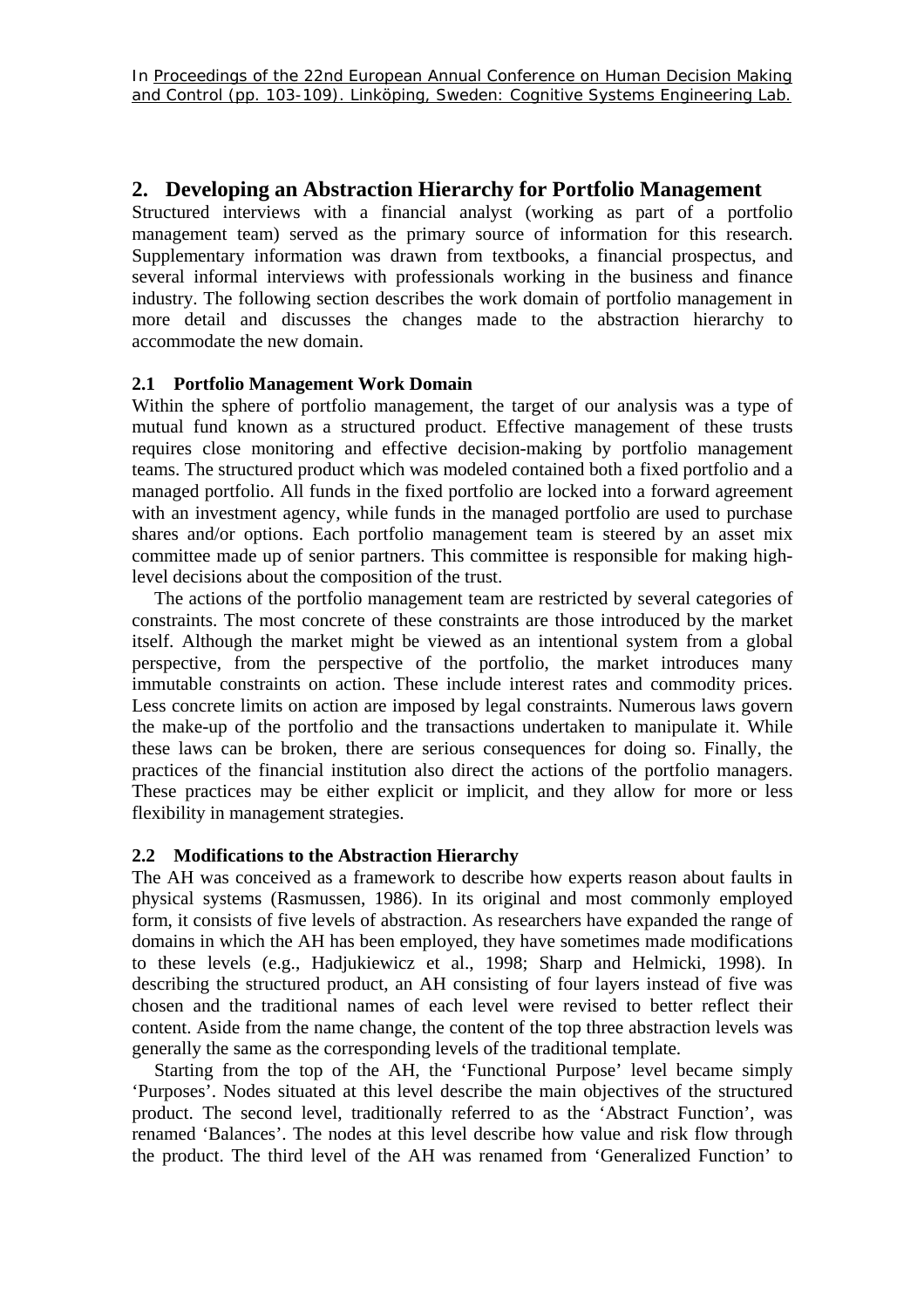'Processes'. Nodes at this level describe the processes that the system must undergo to bring about the flow of elements that are described at the Balances level. The changes made at the fourth level of abstraction include both a name change and a description change. The 'Physical Function' moniker was dropped because a portfolio is not primarily a physical system. The label 'Enabler' was substituted to describe the meansends link between the third and fourth levels of abstraction, and invites the use of both physical artifacts and non-physical entities to describe this level of the work domain. The last level of a traditional AH, the 'Physical Form' level, was omitted because four levels of abstraction fully described the constraints on decisions made by the managers.

## **3. An Abstraction Hierarchy for Portfolio Management**

Figure 1 provides an overview of the AH for portfolio management. At the Purposes level of abstraction are the two objectives; 1) to return the original issue price of each unit to unitholders (after its termination date), and 2) to make monthly payouts to unitholders above those of a conventional equity mutual fund. The ability to meet both of these objectives is an indication of the structured product's performance.

Structured products are fundamentally concerned with moving money from one investment vehicle to another. Consequently, the Balances level focuses on describing the movement of income through the system. In order to meet the two main objectives of the trust, the flow of income within both the fixed and the managed portfolios must balance. To highlight this requirement, the abstraction hierarchy separates into six branches. The three offshoots on the left in Figure 1 describe the source, transfer, and sink of income flowing through the fixed portfolio. The three larger offshoots on the right describe the source, transfer and sink of income flowing through the managed portfolio. Figure 2 shows a detailed view of the 'Income Transfer' branch of the managed portfolio.

The third level of the AH describes the Processes which cause money to flow though the system. Under the 'Income Transfer' branch of the managed portfolio (shown in Figure 2) are the various processes that generate income for the trust. Each process is an attempt to realize a positive return on invested assets by exploiting the stock market's tendency to mis-price securities. For example, portfolio managers may purchase undervalued shares, and then wait for the stock market to correct itself. If this occurs, they can earn a profit by selling the shares at a higher value than they paid. Portfolio managers also make extensive use of call and put options. Options not only allow portfolio managers to exploit mis-priced securities, they also allow them to hedge (i.e., reduce the risk of) their investments. If correctly monitored and controlled, call and put option writing should generate enough income to pay most of the monthly distribution to unitholders.

The Enablers level is made up of objects or entities that are necessary for the Processes to be carried out. For instance, the sale of a cash-covered put option requires that the fund company has a buyer (counterparty), the money to pay for the option (this is necessary in case it becomes profitable for the counterparty to exercise their right to sell), and a termination date on which the option expires. The nodes at this level are distinct because they each have a specific value, or boundary attached to them. For example, each security has a dividend distribution rate and a market value price in dollars per share.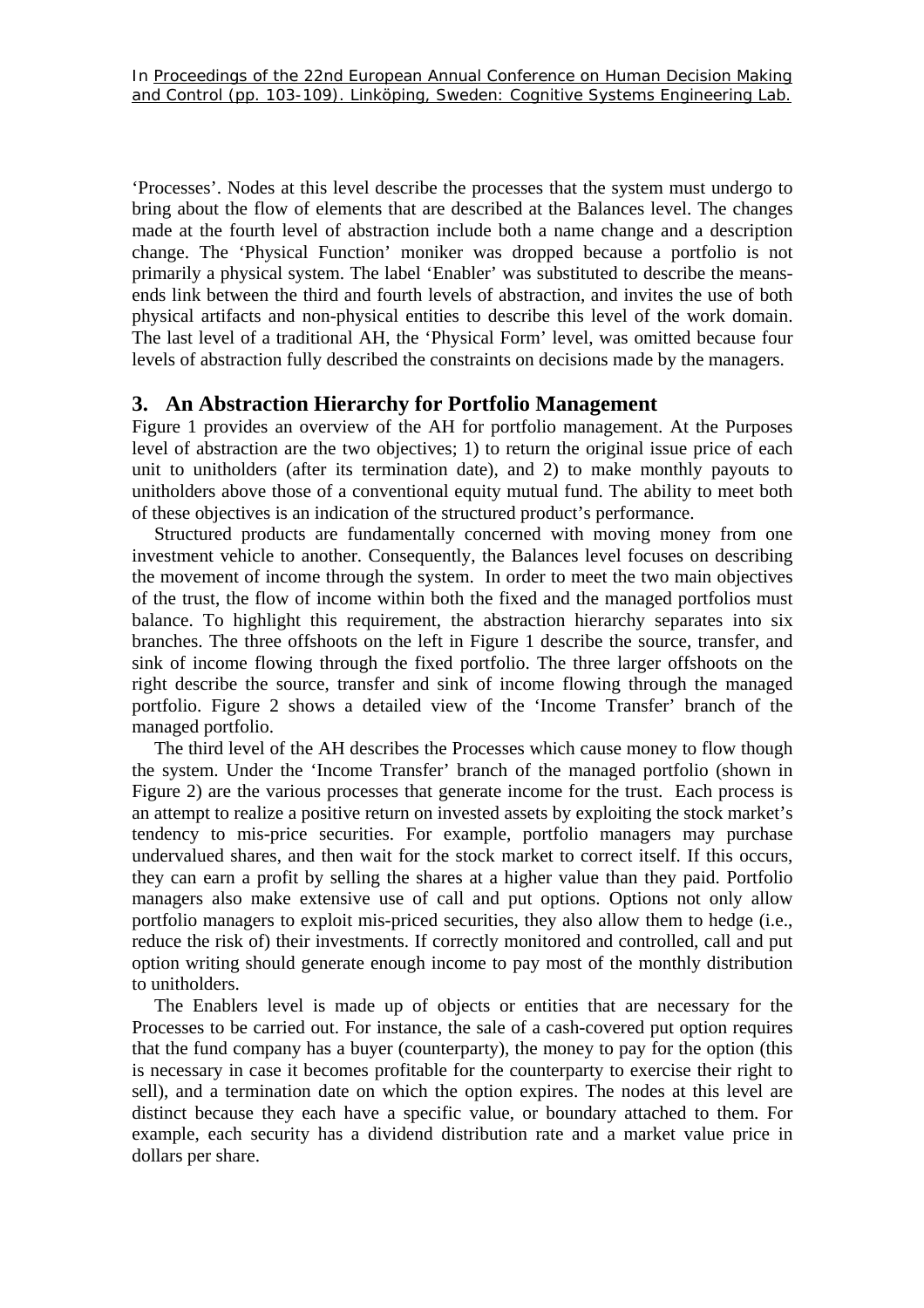In Proceedings of the 22nd European Annual Conference on Human Decision Making and Control (pp. 103-109). Linköping, Sweden: Cognitive Systems Engineering Lab.



*Figure 1. Abstraction Hierarchy Overview with Figure 2 Focus Noted.* 



*Figure 2. Abstraction Hierarchy Close Up of Income Transfer (Managed Portfolio).* 

## **4. Discussion**

In addition to establishing the feasibility of constructing a WDA for a financial system, the information gathered from this modeling effort highlighted two opportunities for improving the decision support available to the portfolio management team.

## **4.1 Information Requirements for Different Stakeholders**

Members of the portfolio management team require information which corresponds to distinct levels of the abstraction hierarchy (Hajdukiewicz et al., 1998). For instance, the asset mix committee requires information on the overall health of the structured product. This information is contained at the Purposes and Balances levels of the AH. Other members of the portfolio management team are responsible for adding details and carrying out the specifications of the asset mix committee, and as a result, make decisions which correspond to the two lower levels of the AH. Knowledge of the distinct information requirements of each user could contribute to the design of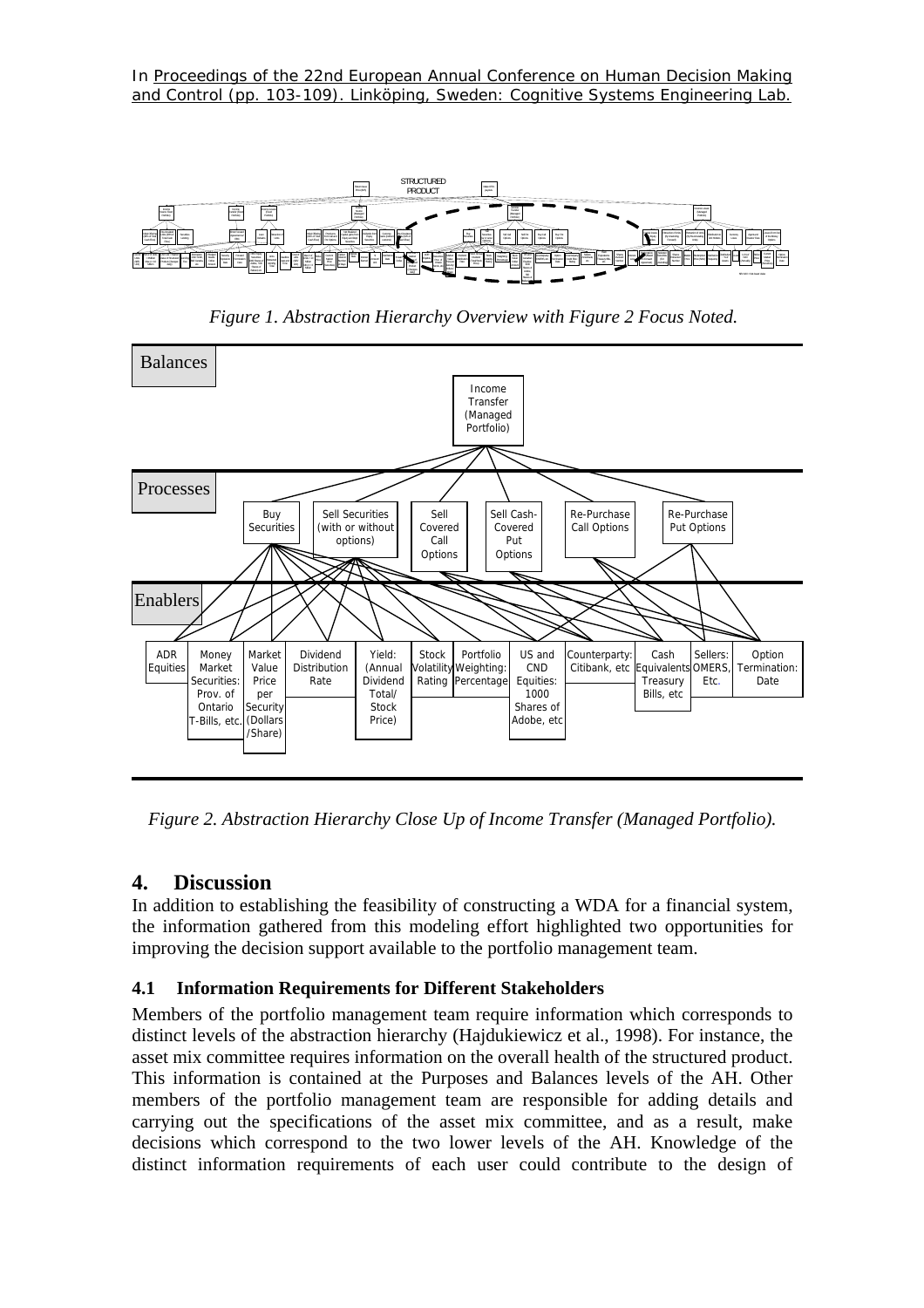interfaces or decision support systems customized to the role of the user. In addition to providing support for each role, the AH can also clarify how different roles relate to each other and how information must pass between stakeholders. Understanding these relationships is necessary to encourage communication and collaboration between team members (Hadjukiewicz et al., 1998).

### **4.2 Limitations Revealed in Existing Information System**

We used the AH for the structured product to evaluate the current monitoring and decision support tool (Vicente 1990, 1999) used by the portfolio management team. Specifically, we cross-checked the information provided by the tool with the constraints contained in the AH. This comparison revealed that the spreadsheet used to track the performance of the structured product provides an incomplete view of the work domain. The spreadsheet effectively communicates information on how well the trust is performing in terms of its two Purposes. It also provides a large amount of information at the Processes and Enablers levels (e.g., on the equities and options that make up the securities component of the managed portfolio). However, very little information is provided at the Balances level. The constraints at the Balances level are key because an imbalance in any of the components signals a potential problem in the flow of funds through the structured product. Moreover, Vicente (2002) reviewed several empirical studies that show that interfaces lacking content at intermediate levels of abstraction lead to decrements in problem-solving performance.

Thus, through a content comparison of the work domain representation and the information system that is currently used by portfolio managers, we were able to identify areas where decision-making is not effectively supported. This knowledge can be used to modify the current information system or to design a more effective replacement.

## **5. Future Work**

In this feasibility study, Work Domain Analysis was successfully applied to portfolio management. The abstraction hierarchy shown in Figure 1 proved to be a suitable model from which to draw information requirements for system design. The results may be used to develop an interface (Vicente and Rasmussen, 1992) or a decision support system (Bisantz and Vicente, 1994) for members of the portfolio management team.

On a broader level, this study serves as an existence proof for the assertion that existing cognitive engineering methods can be brought to bear on issues of increasing concern to the finance industry. Even as the management of accounts, portfolios, and funds becomes increasingly automated (Rochlin, 1997), the need to support effective human decision-making will likely grow.

## **6. Acknowledgements**

This research was supported by a grant from the Natural Sciences and Engineering Research Council of Canada. This research would not have been possible without the help of Som Seif, Dylan D'Costa or Brad Gerster. We would also like to thank Robert Johnson, Andrew Mcdonald and for their assistance.